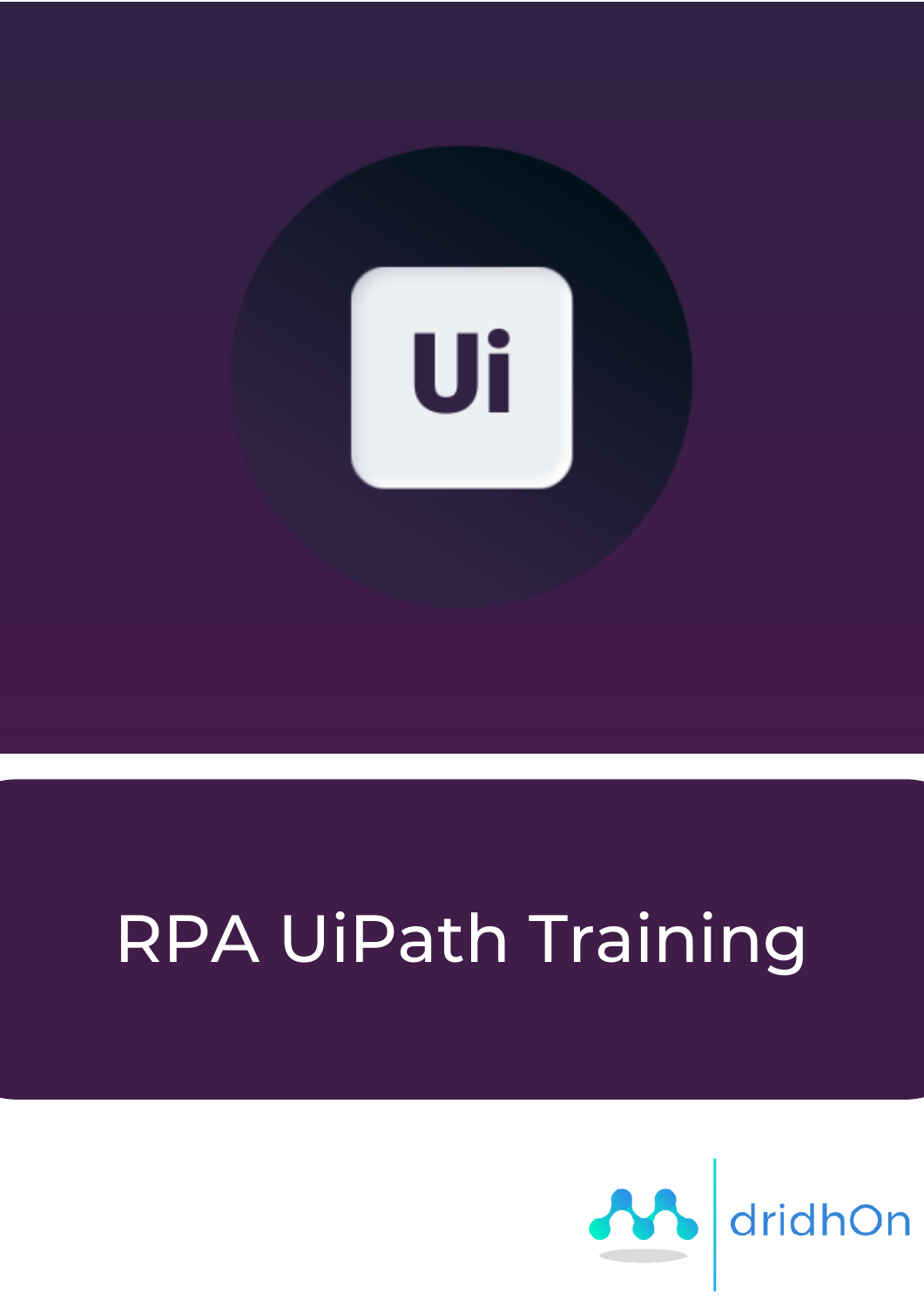# Course Overview:

dridhOn Robotic Process Automation training with UiPath is industry-designed to help you become a certified RPA expert. You will learn about the key concepts of RPA, the UiPath tool for Windows deployment, the creation of RPA intelligent bots, the industrial applications of RPA, and the key guidelines for implementing RPA as part of the RPA certification training, as well as hands-on projects and case studies to ensure that you are Industry ready upon completion of the course.

# **Training Features:**

- 8X higher interaction in live online classes conducted by industry experts
- 48 Hrs. live Classes of RPA Developer with Interview Preparation
- 3 real-time industry projects with hands-on preparation
- Unlimited Interview Opportunities with Placement Support
- Industry-recognized course completion certificate

# Delivery Mode:

Online Live Virtual Instructor Led Training

# Target Audiance:

The Basic Requirement to start a career as an RPA Developer, you'll need a Bachelor's degree or at least 1+ years of experience in Information Technology (IT). A Bachelor's degree in Technology justice will help you get the job.

# Key Learning Outcomes:

- UiPath Studio
- UiPath Robot
- UiPath Orchestrator
- GUI automation
- Web automation
- Citrix manipulation
- PDF automation
- Debugging
- Scalable Queue Management System
- RE Framework
- Data Table
- Comprehend Searching Method
- Virtual environment automation
- Automated tasks configuration

# Certification Details:

- Complete at least 85 percent of the course or attend one complete batch
- Successful completion and evaluation of the project

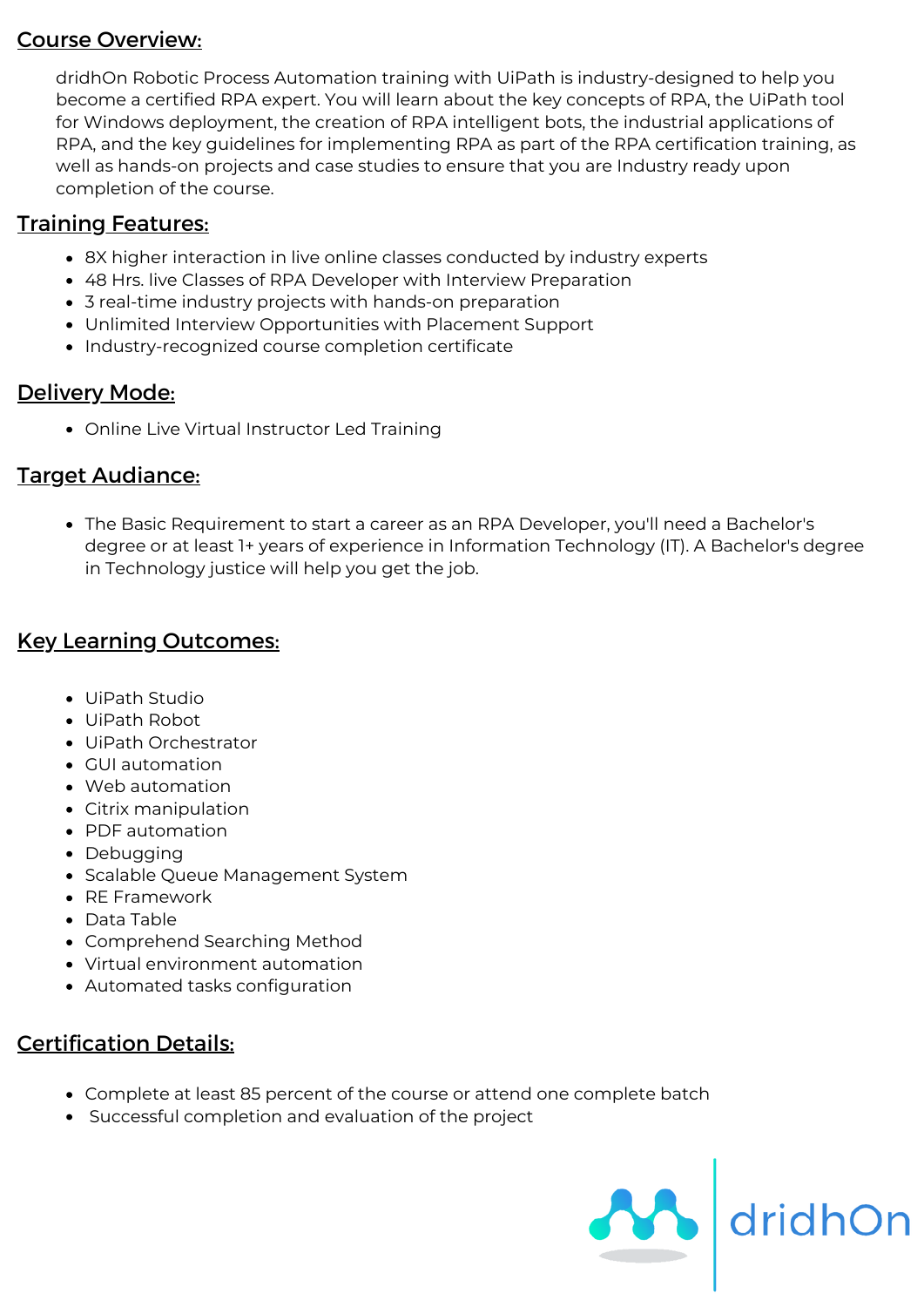#### **Objectives**

- Know about the concepts of RPA
- Understand how Robotic Process Automation works.
- Understand the RPA development methodology
- Know about the RPA Solution Architecture Patterns
- Handle exceptions
- Understand the types of Bots
- Know about various RPA tools and selection criteria

#### **Topics**

- Why automate repetitive tasks/process
- What is Robotic Process Automation
- Natural language processing and RPA
- How Robotic Process Automation works
- RPA development methodology and life cycle
- RPA Solution Architecture Patterns Key Considerations
- Input Data Handling Solution Pattern
- Exception Handling
- Transaction Logging
- Credential Management
- Secure Execution
- Monitoring and Reporting
- Types of Bots
- List of Robotic Process Automation Tools

#### Overview of UiPath

#### **Objectives**

- Understand what is UiPath and its platform components
- Install UiPath Community Edition Software
- Get an overview of the types of Projects in UiPath
- Understand UiPath User Interface
- Know different Automation Activity Packages
- Work with workflow activities

#### **Topics**

- Introduction to UiPath
- Types of Projects
- Blank
- Simple Process
- Agent Process Improvement
- Transactional Business Processes

#### User Interface

- Ribbon
- Activity Panel
- Properties Panel
- Configuration Panel
- Output Terminal

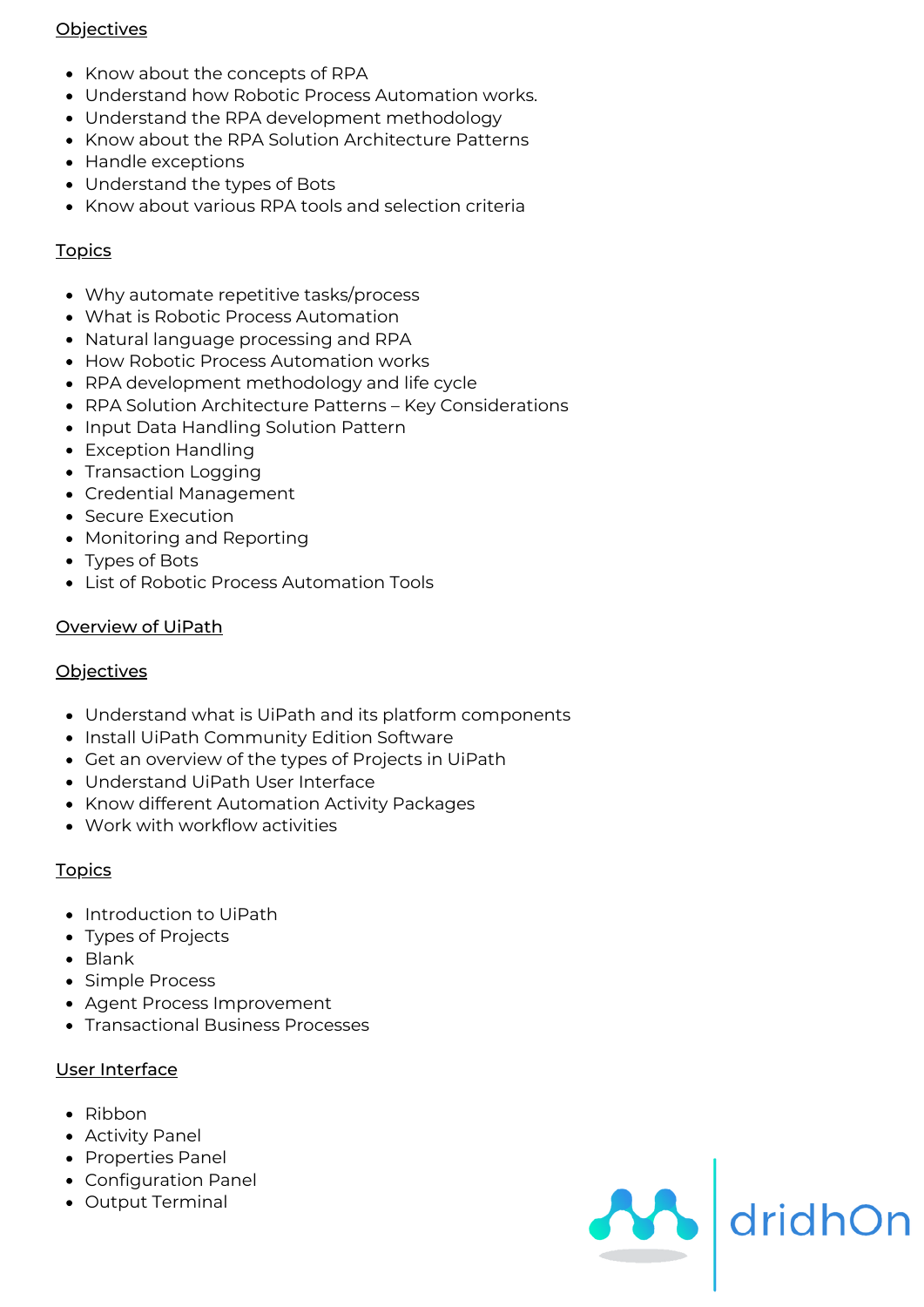#### Domains in Activities

- UI Automation
- User Events
- Orchestrator
- App Integration
- System
- Programming
- Workflow

## Workflow Files in UiPath

- Sequence
- Flowchart
- State Machine

#### Hands-on/Demo/Use-case:

- Setup and Configure UiPath Studio
- Demo on how to use some of the keys
- activities in UiPath
- Use Case for building a solution workflow
- Use Case for building a vending machine functional workflow (state machine)

#### UI Automation and System Activities

#### **Objectives**

- Know what is UI Automation
- Understand different System Activities
- Configure Properties of Automated Tasks
- Know about the Variables
- View Output in UiPath
- Understand Arguments
- Import Packages for a Custom Use Case

## **Topics**

- UI Automation
- Element
- Text
- OCR
- Image
- Browser
- Window

## **System**

- File
- Clipboard
- Application
- Environment
- PowerShell
- Dialogue
- Properties

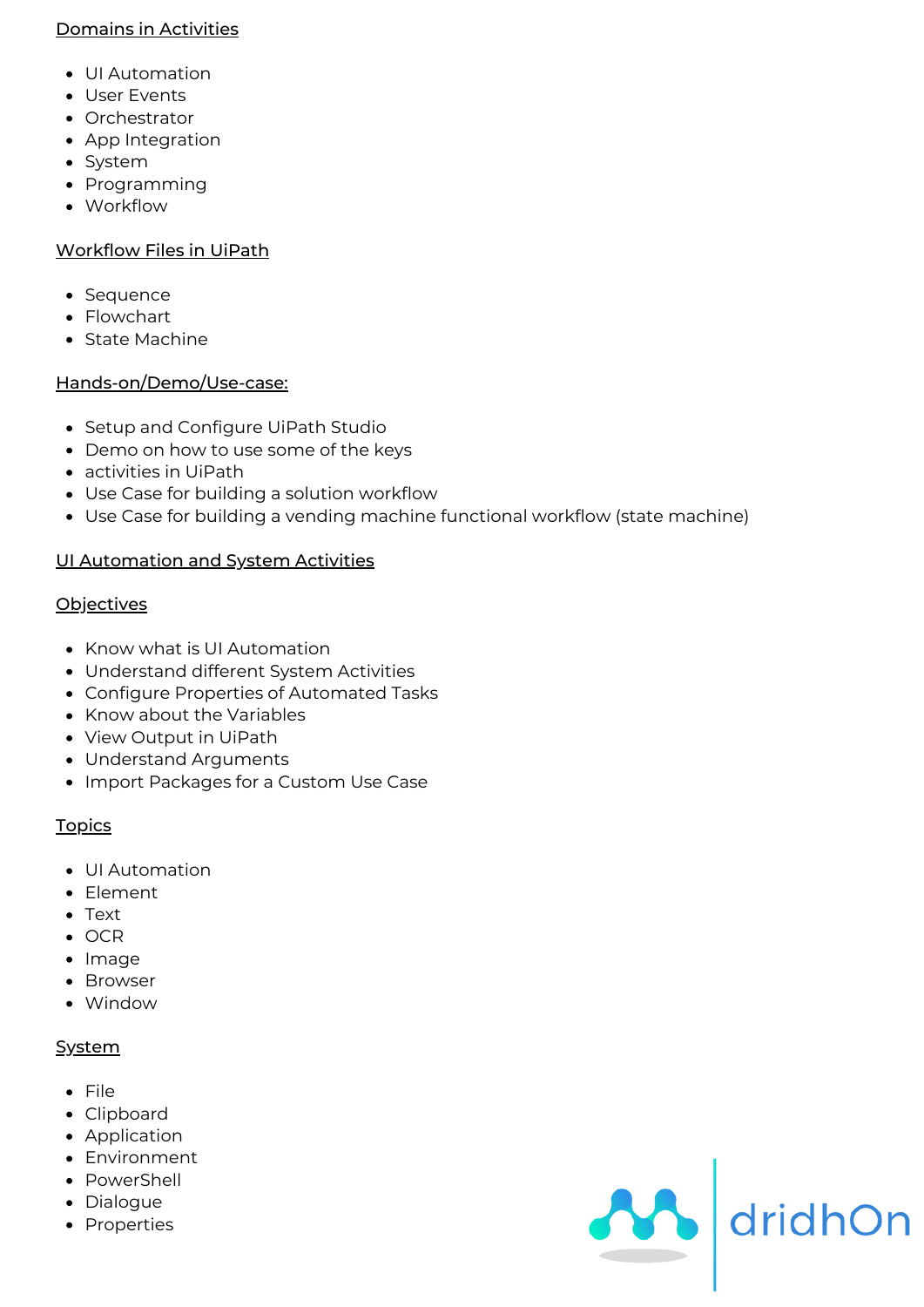## Variables

- Managing Variables
- Naming Best Practices
- The Variables Panel
- Types of Variables

## **Output**

- Arguments
- Managing Arguments
- Naming Best Practices
- The Arguments Panel
- Using Arguments

#### Import

- About Imported Namespaces
- Importing New Namespaces

## Hands-on/Demo/Use-case

- Implement Text and Image Automation using UI Automation and OCR
- Working with key UI Automation and System Activities
- Set Properties for Activities
- Using Variables and Arguments
- Importing Namespaces
- Use Case for building and leveraging a reusable workflow
- Use Case for Text and Image Automation

## User Events, Recorder and Scraping

#### **Objectives**

- Understand User Events
- Perform App Integration
- Automate using Recorder in UiPath
- Perform Scraping
- Understand Selectors

## **Topics**

## User Events

- Element Trigger
- Image Trigger
- System Trigger

## App Integration

- Excel
- CSV
- Mail Automation

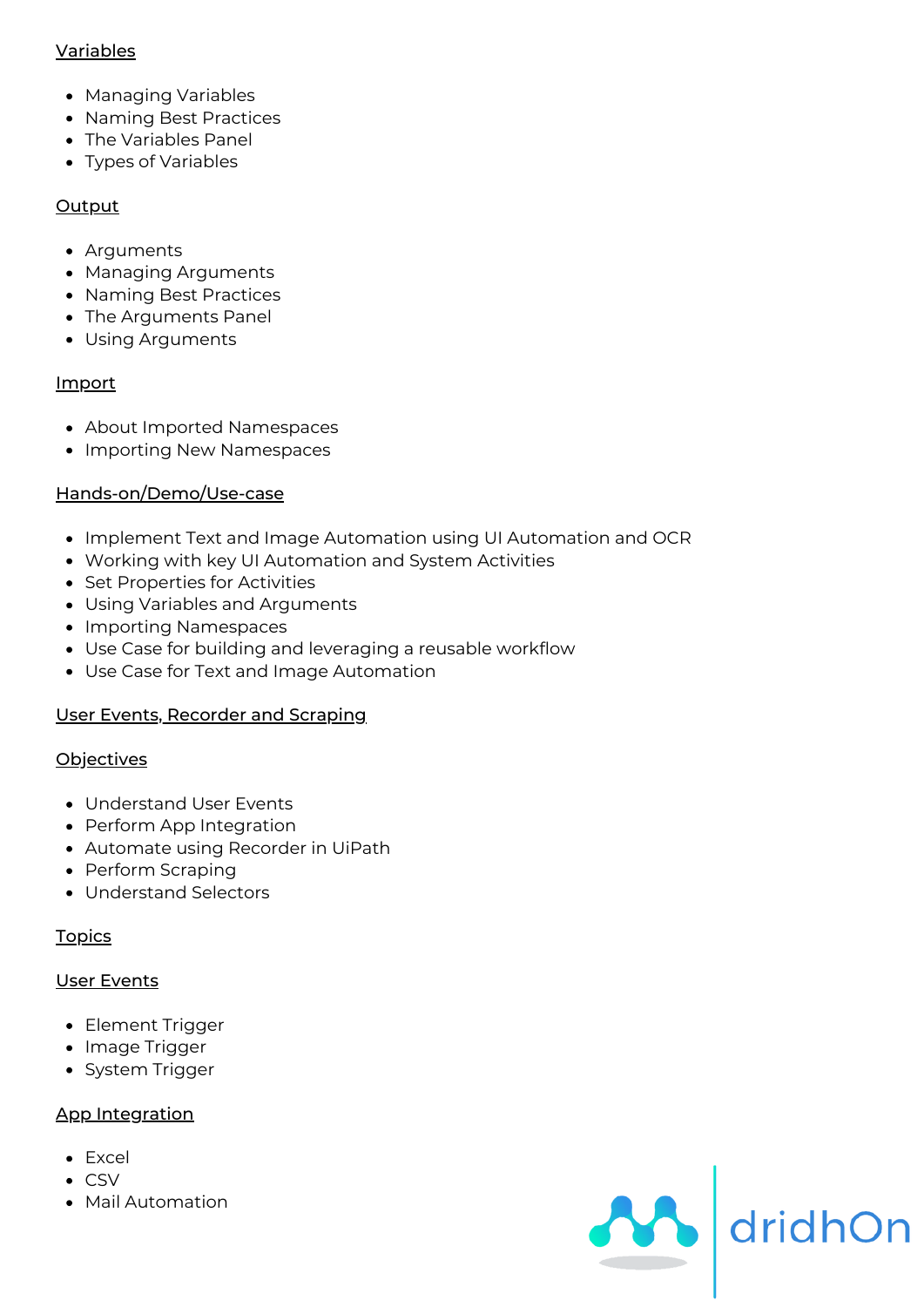## Recorder

- Introduction to Recorder
- Recording Types
- Automatic Recording and Manual Recording
- Example of Automatic Recording with Basic and Desktop
- Example of Automatic Recording with Web
- Manual Recording

## **Scraping**

- Screen Scraping
- Data Scraping

## **Selector**

- About Selectors
- Selectors with Wild cards
- Full versus Partial Selectors
- UiPath Explorer

## Hands-on/Demo/Use-case

- Managing User Events
- Automating Excel
- Automate Data from Mail
- Using Recorder
- Scraping data from Screen
- Scraping data from Web
- Using Selectors
- Use Case for Data Scraping from web
- Use Case for working with data from Excel

A dridhOn

## Workflow, Citrix and Data Manipulation

#### **Objectives**

- Understand Workflow
- Understand Orchestrator
- Perform Citrix Automation
- Perform Data Manipulation
- Perform PDF Automation

#### **Topics**

- Workflow
- Control Flow
- Flowcharts
- State Machine
- Checkpoint
- Invoke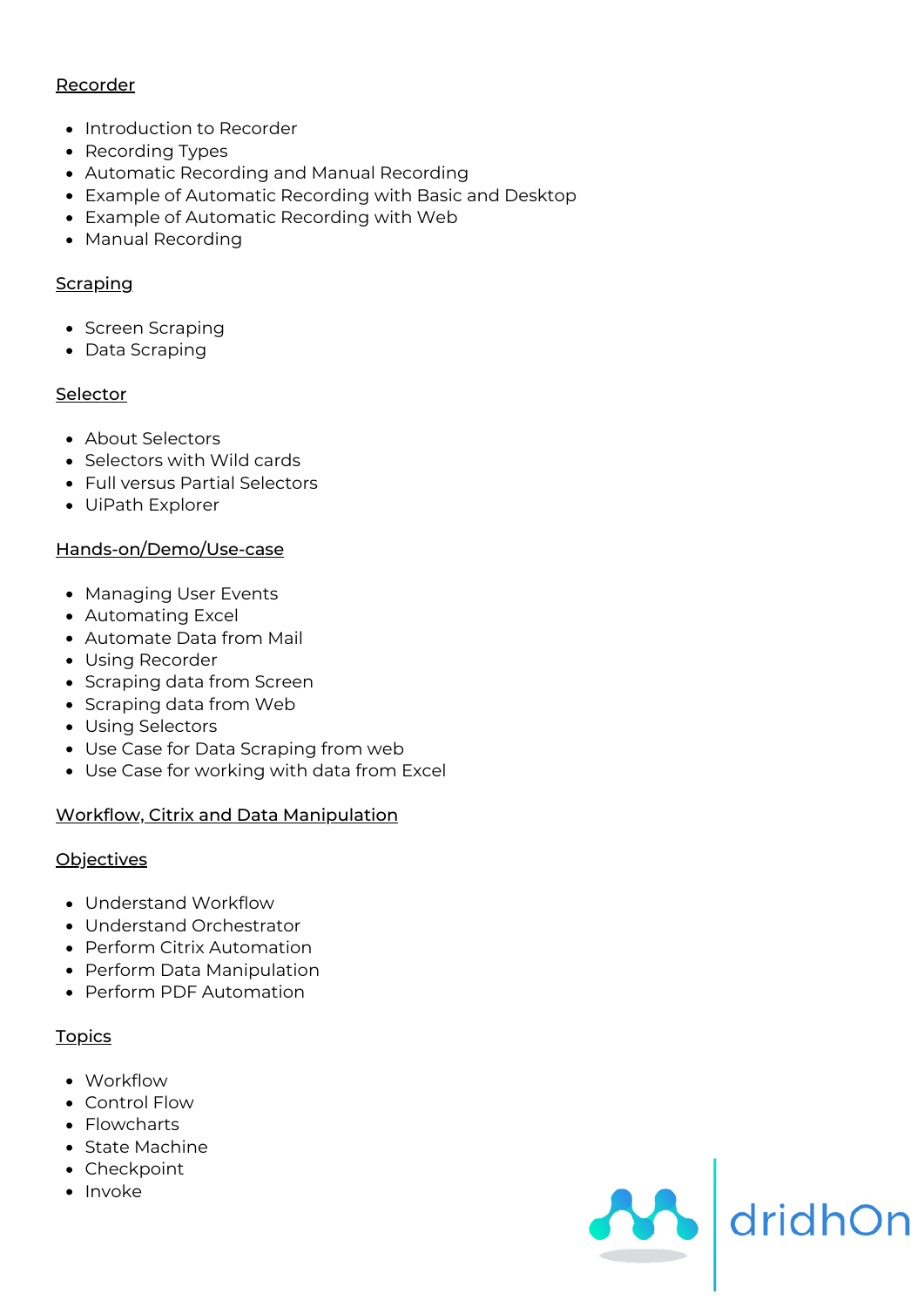## **Orchestrator**

- Queues
- Assets
- Process

## Citrix Automation

- Introduction to Citrix Automation
- Automating Virtual Environments using Citrix
- Automating Text and Image in the Virtual Environment
- Image to Text Conversion in Virtual Environment

## Data Manipulation

- PDF Automation
- PDF Data Extraction and Automation

## Hands-on/Demo/Use-case

- Designing Workflow
- Using Citrix Automation
- Data Manipulation
- Data Extraction using PDF

## Programming and Troubleshooting

#### Objectives

- Understand Programming Activity
- Understand Project Organization
- Perform Error Handling

## **Topics**

- Programming
- Collection
- String
- Data Table
- Debug
- Execute
- GenricValue

## Project Organization

- Extract as Workflow
- Workspace overview
- How to model a complex automation process

## **Error Handling**

- Rethrow
- Terminate Workflow
- Throw
- Try Catch